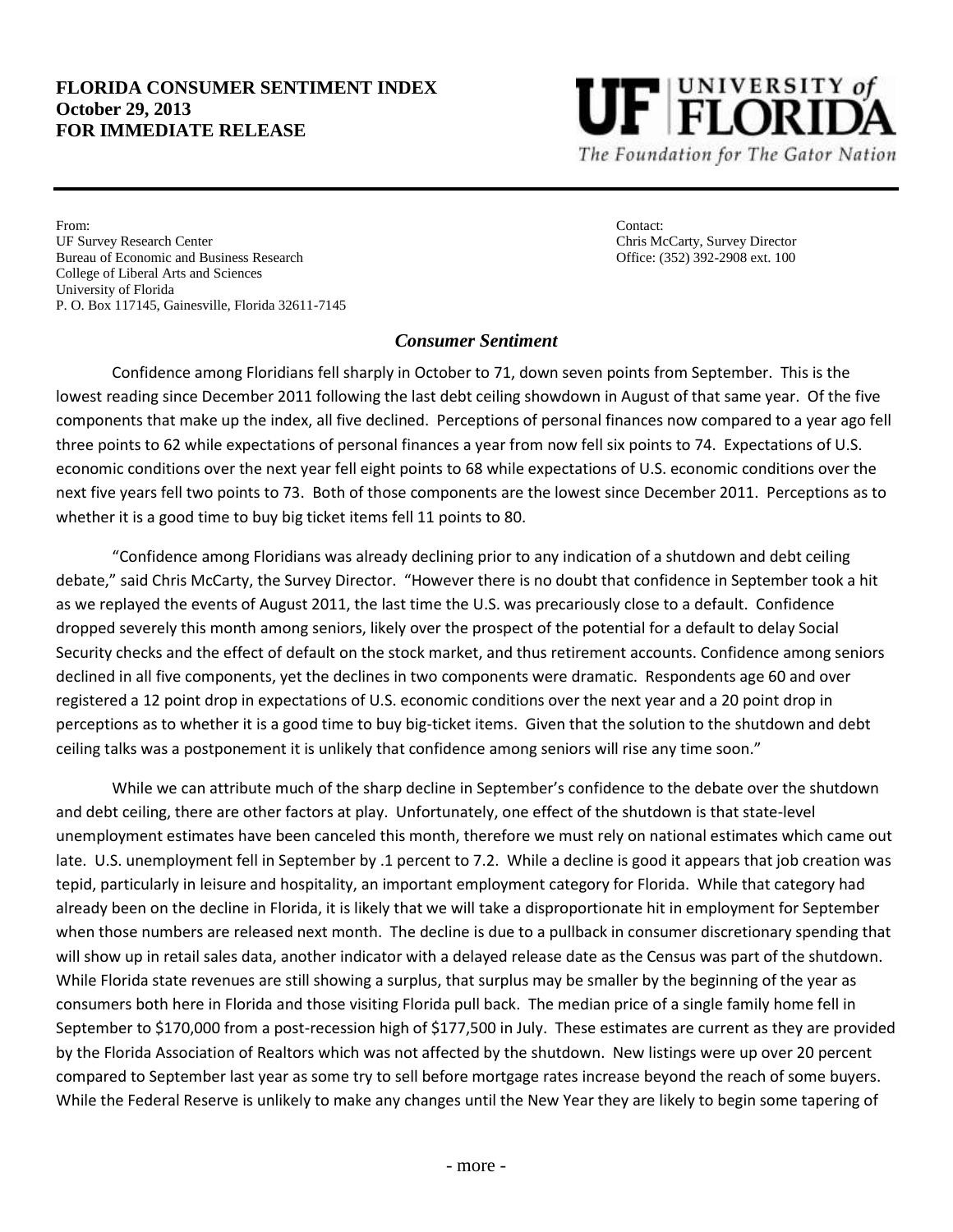their purchase of mortgage backed securities in the first quarter. The stock market continues to hold onto near record highs as investors mostly shrugged off the debates in Washington.

"Much like the rest of the country, Floridians were not happy with the prospect of defaulting on our national debt and a prolonged shutdown of federal services," said McCarty. "While we may regain some of the loss in confidence by November we will likely not get up to the post-recession highs we hit in May and June. As the holiday season is upon us, we estimate weaker than usual sales as the Florida consumer remains pessimistic, particularly since new debates among lawmakers are due in January. The effect of this could be reversed if lawmakers signal agreement on the postponed debt-ceiling debate sooner.""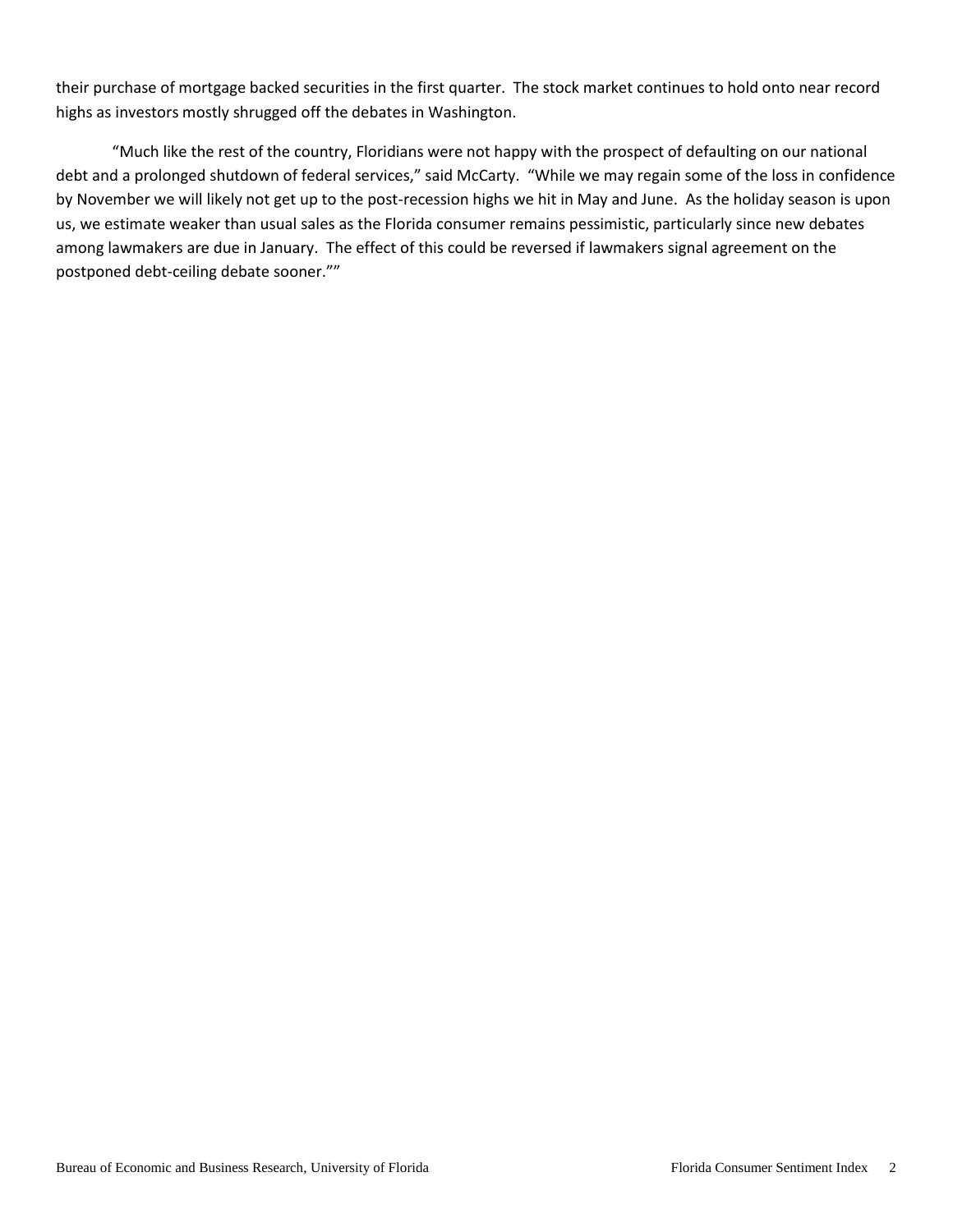# **FLORIDA ECONOMIC AND CONSUMER SURVEY† October 29, 2013 Bureau of Economic and Business Research University of Florida**

|                                                         |    | <b>Oct-12 Nov-12</b> | Dec-12        |    | Jan-13 Feb-13 | <b>Mar-13</b>                                               |        | Apr-13 May-13 | <b>Jun-13</b> | <b>Jul-13</b> | Aug-13               |          | Sep-13 Oct-13 |
|---------------------------------------------------------|----|----------------------|---------------|----|---------------|-------------------------------------------------------------|--------|---------------|---------------|---------------|----------------------|----------|---------------|
| <b>Consumer Sentiment Index</b>                         |    |                      |               |    |               |                                                             |        |               |               |               |                      |          |               |
| <b>FLORIDA</b>                                          | 80 | 74                   | 76            | 75 | 73            | 76                                                          | 79     | 81            | 81            | 77            | 77                   | 78       | 71            |
| Men                                                     | 80 | 70                   | 75            | 75 | 71            | 78                                                          | 78     | 82            | 85            | 79            | 77                   | 82       | 72            |
| Women                                                   | 80 | 77                   | 76            | 74 | 76            | 75                                                          | 80     | 79            | 79            | 74            | 77                   | 74       | 71            |
| Under age 60                                            | 84 | 79                   | 83            | 80 | 77            | 77                                                          | 86     | 85            | 90            | 80            | 82                   | 82       | 79            |
| Aged 60 and over                                        | 77 | 70                   | 70            | 72 | 71            | 75                                                          | 74     | 78            | 74            | 75            | 73                   | 74       | 65            |
| Income under \$30,000                                   | 77 | 71                   | 72            | 74 | 72            | 67                                                          | 62     | 73            | 74            | 69            | 70                   | 69       | 62            |
| Income \$30,000 and over                                | 82 | 74                   | 80            | 74 | 75            | 81                                                          | 84     | 88            | 86            | 82            | 81                   | 82       | 76            |
|                                                         |    |                      |               |    |               |                                                             |        |               |               |               |                      |          |               |
| Personal financial situation now compared to a year ago |    |                      |               |    |               |                                                             |        |               |               |               |                      |          |               |
| <b>FLORIDA</b>                                          | 64 | 57                   | 62            | 59 | 64            | 65                                                          | 71     | 67            | 69            | 63            | 63                   | 65       | 62            |
| Men                                                     | 66 | 59                   | 65            | 60 | 63            | 72                                                          | 70     | 72            | 76            | 67            | 67                   | 71       | 64            |
| Women                                                   | 61 | 56                   | 60            | 58 | 64            | 58                                                          | 71     | 62            | 63            | 60            | 58                   | 61       | 61            |
| Under age 60                                            | 70 | 64                   | 71            | 65 | 69            | 64                                                          | 78     | 73            | 82            | 72            | 68                   | 75       | 71            |
| Aged 60 and over                                        | 57 | 53                   | 55            | 56 | 60            | 65                                                          | 63     | 63            | 58            | 57            | 57                   | 59       | 54            |
| Income under \$30,000                                   | 52 | 43                   | 43            | 51 | 55            | 51                                                          | 47     | 56            | 54            | 50            | 52                   | 49       | 42            |
| Income \$30,000 and over                                | 69 | 61                   | 74            | 60 | 65            | 71                                                          | 77     | 75            | 77            | 69            | 66                   | 73       | 73            |
|                                                         |    |                      |               |    |               | Personal financial situation expected one year from now     |        |               |               |               |                      |          |               |
| <b>FLORIDA</b>                                          | 85 | 77                   | 76            | 75 | 74            | 72                                                          | 79     | 82            | 82            | 75            | 81                   | 80       | 74            |
| Men                                                     | 84 | 70                   | 76            | 78 | 70            | 74                                                          | 77     | 82            | 82            | 77            | 80                   | 81       | 73            |
| Women                                                   | 85 | 84                   | 77            | 72 | 80            | 71                                                          | 82     | 82            | 82            | 72            | 83                   | 79       | 75            |
| Under age 60                                            | 94 | 91                   | 95            | 88 | 91            | 82                                                          | 95     | 94            | 101           | 85            | 94                   | 96       | 94            |
| Aged 60 and over                                        | 76 | 66                   | 61            | 66 | 66            | 64                                                          | 66     | 72            | 66            | 68            | 69                   | 66       | 57            |
| Income under \$30,000                                   | 89 | 78                   | 85            | 76 | 76            | 66                                                          | 64     | 71            | 82            | 68            | 76                   | 71       | 64            |
| Income \$30,000 and over                                |    | 75                   | 78            | 74 | 74            | 78                                                          |        | 90            |               | 79            |                      | 86       |               |
|                                                         | 86 |                      |               |    |               |                                                             | 84     |               | 86            |               | 86                   |          | 78            |
|                                                         |    |                      |               |    |               | Expected national economic conditions over the next year    |        |               |               |               |                      |          |               |
| <b>FLORIDA</b>                                          | 85 | 79                   | 76            | 76 | 72            | 77                                                          | 79     | 81            | 82            | 79            | 76                   | 76       | 68            |
| Men                                                     | 85 | 71                   | 75            | 75 | 67            | 75                                                          | 77     | 79            | 82            | 78            | 70                   | 79       | 66            |
| Women                                                   | 86 | 88                   | 76            | 78 | 77            | 79                                                          | 82     | 83            | 82            | 79            | 82                   | 74       | 69            |
| Under age 60                                            | 87 | 78                   | 80            | 79 | 69            | 76                                                          | 86     | 84            | 88            | 79            | 83                   | 76       | 72            |
| Aged 60 and over                                        | 84 | 80                   | 72            | 75 | 74            | 76                                                          | 75     | 80            | 79            | 79            | 71                   | 76       | 64            |
| Income under \$30,000                                   | 83 | 80                   | 77            | 86 | 74            | 67                                                          | 62     | 75            | 78            | 76            | 73                   | 76       | 65            |
| Income \$30,000 and over                                | 84 | 77                   | 77            | 72 | 74            | 80                                                          | 84     | 88            | 85            | 83            | 78                   | 77       | 69            |
|                                                         |    |                      |               |    |               |                                                             |        |               |               |               |                      |          |               |
|                                                         |    |                      |               |    |               | Expected national economic conditions over the next 5 years |        |               |               |               |                      |          |               |
| <b>FLORIDA</b>                                          | 86 | 77                   | 78            | 76 | 69            | 76                                                          | 77     | 82            | 82            | 75            | 78                   | 75       | 73            |
| Men                                                     | 85 | 81                   | 74            | 77 | 66            | 75                                                          | 78     | 82            | 83            | 77            | 77                   | 80       | 72            |
| Women                                                   | 88 | 82                   | 81            | 75 | 72            | 78                                                          | 76     | 82            | 81            | 73            | 79                   | 71       | 73            |
| Under age 60                                            | 87 | 80                   | 80            | 80 | 72            | 75                                                          | 82     | 82            | 89            | 77            | 81                   | 81       | 75            |
| Aged 60 and over                                        | 86 | 75                   | 76            | 74 | 68            | 78                                                          | 73     | 83            | 77            | 75            | 76                   | 71       | 70            |
| Income under \$30,000                                   | 85 | 81                   | $77 \,$       | 76 | 72            | 74                                                          | 65     | 83            | 69            | 77            | 73                   | 75       | 69            |
| Income \$30,000 and over                                | 86 | 76                   | 80            | 74 | 71            | 78                                                          | 81     | 86            | 86            | 80            | 81                   | 77       | 73            |
|                                                         |    |                      |               |    |               | Is this a good time to buy major household items?           |        |               |               |               |                      |          |               |
| <b>FLORIDA</b>                                          | 79 | 78                   | 86            | 87 | 88            | 90                                                          | 90     | 91            | 92            | 92            | 87                   | 91       | 80            |
| Men                                                     | 78 | 81                   | 87            | 86 | 90            | 93                                                          | 89     | 94            | 100           | 96            | 91                   | 100      | 83            |
| Women                                                   | 81 | 75                   | 84            | 88 | 85            | 87                                                          | 91     | 88            | 85            | 88            | 83                   | 83       | 77            |
|                                                         |    |                      |               |    |               |                                                             |        |               |               |               |                      |          |               |
| Under age 60                                            | 80 | 81                   | 86            | 89 | 87            | 87                                                          | 87     | 90            | 92            | 87            | 82                   | 82       | 82            |
| Aged 60 and over                                        | 79 | 75                   | 86            | 87 | 89            | 92                                                          | 93     | 93            | 92            | 96            | 92                   | 99       | 79            |
| Income under \$30,000                                   | 77 | 73                   | 79            | 82 | 82            | 76                                                          | 72     | 81            | 88            | 76            | 76                   | 73       | 70            |
| Income \$30,000 and over                                | 82 | 80                   | 89            | 90 | 92            | 96                                                          | 94     | 100           | 95            | 100           | 91                   | 96       | 85            |
| *Revised. †Preliminary.                                 |    | Oct-12 Nov-12        | Dec-12 Jan-13 |    | Feb-13        | Mar-13                                                      | Apr-13 |               | May-13 Jun-13 |               | <b>Jul-13 Aug-13</b> | $Sep-13$ | <b>Oct-13</b> |